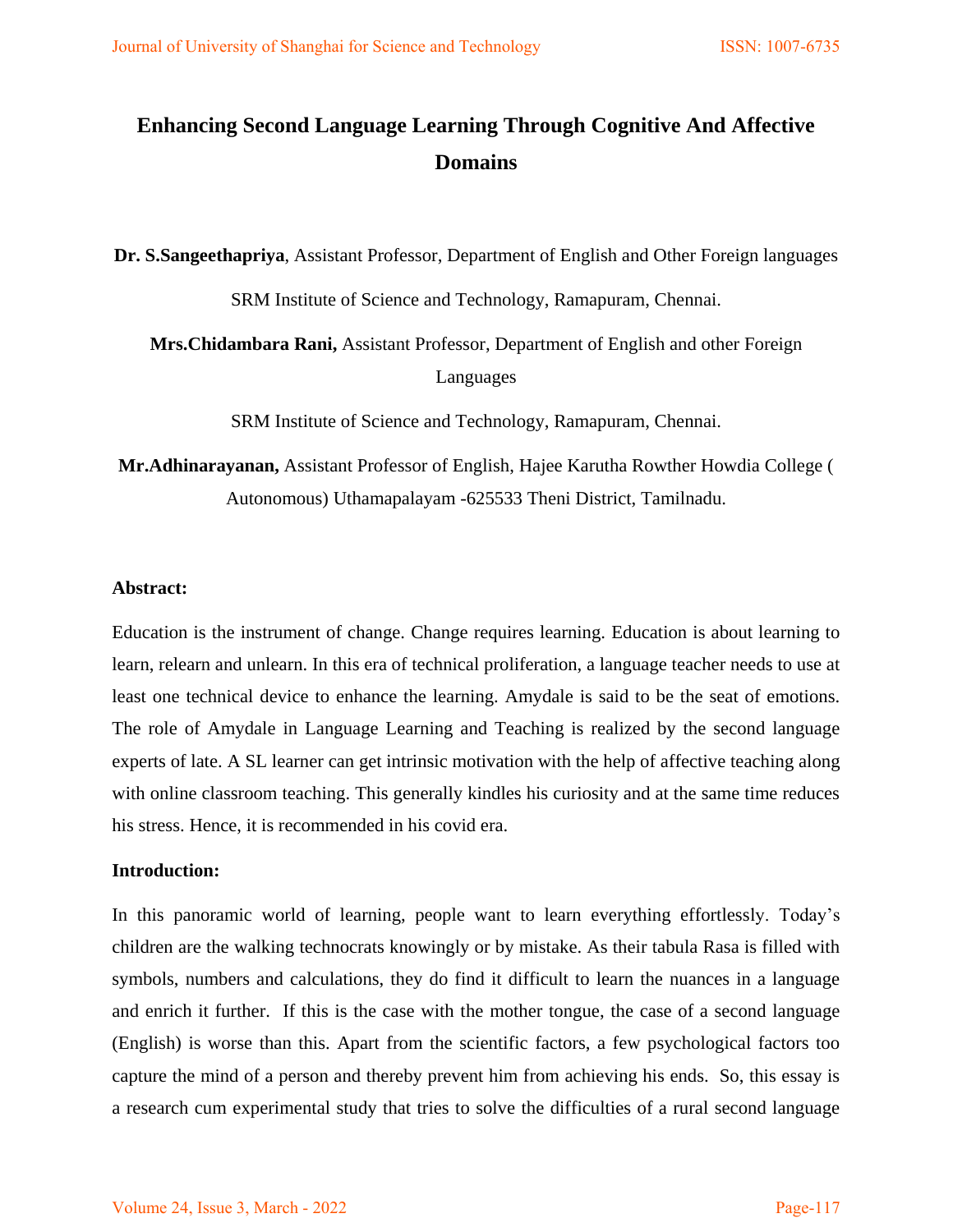learner. Don't give fish to a person instead teach him how to fish is a famous adage! This proverb suits appropriately for language learning. In a classroom atmosphere, language teaching becomes a subject teaching and so a student who tries to learn a language, devices a few rules and tricks for mastering the language and at last fails miserably. Left in a place all alone compels a person to survive through fine or un fine means and in the same way, a student could learn a language through the trial-and-error method instead of a lecturing method. Generally, curriculum and syllabi come as prey for personal inabilities. The adequate reading habits, continuous listening of a favourite game, strenuous and a desirous effort to speak, motivation, patient listening will surely help a rural person to enhance his speaking skills. When a person or management tries to implement a foreign like atmosphere, it gets success at times. So to get a sure success, one should be ready to follow unconscious learning or affective learning.

# **Research Questions:**

# **Questionnaire 1:**

- 1. Do you feel shy to speak in English?
- 2. Will you regret if you have erred anywhere?
- 3. What will you do when others smile at you when you commit a mistake?
- 4. Will you feel sad if you need to learn a concept (a grammar rule) so many times?
- 5. Do you envy a person if he speaks fluently?

# **Questionnaire 2:**

1. Do you believe that only educated parents' kids can speak well in English?

2. Do you think that a city bread student excels in communication more than a country bread person?

- 3. Do you find it difficult to leave the mother-tongue influence?
- 4. Do you think your school plays a major role in inculcating the habit of speaking?
- 5. Is your socio-cultural background plays a major role in speaking English, an ESL?
- 6. Does your friend's group play a vital role in preventing you from speaking?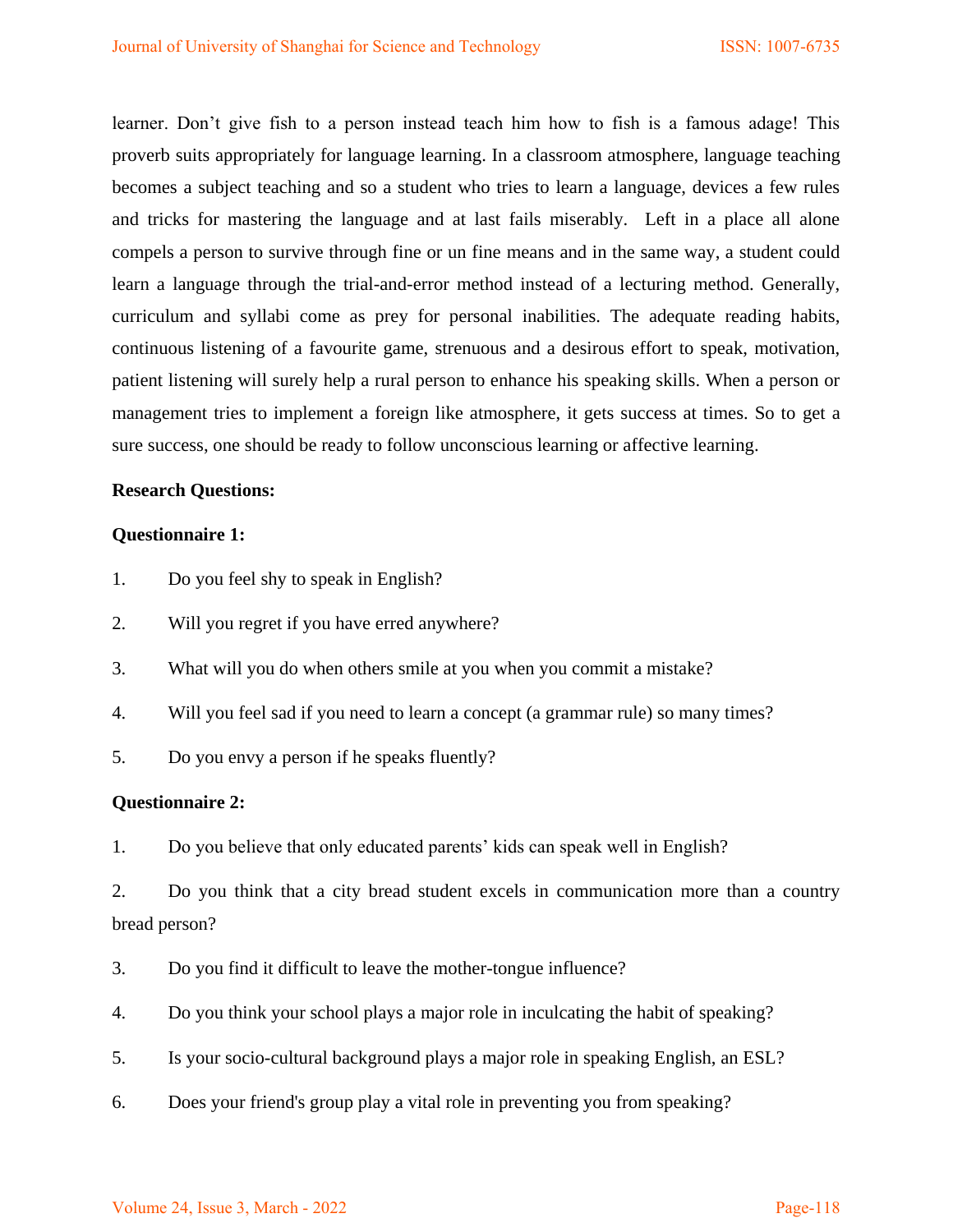7. Do you think that the role of the media and Internet is high in expressing the language?

#### **Questionnaire 3:**

- 1. Do you think language can be learnt better in the absence of teachers?
- 2. Learning a language seems to be better when it is done through a peer check.
- 3. The equipment and the atmosphere of the class decide the learning percentage. Is it true?
- 4. The predetermined conception is the prime reason behind slow learning. Is it true?
- 5. Interests in sports stop a person from learning a language. Do you accept?

#### **Methodology:**

According to Khaki, Methodology refers to a set of roles, instruments and reliable and systemic approaches about the facts and the discovery of new solutions for the problems of human societies (Khaki.2008). On the other hand, the aims and nature of any research determine the design and instruments or methodology. In the research method, the researcher tries to finds the best design and instruments that help him/her to achieve responses to the questions of the project sooner and better. If a study aims to solve a problem or to ameliorate the workplace and use the results of the study in society then, it is applied research (Danayfard, Alvani and Azar, 2004)

As the article is likely to describe the needs of the students wholesome, now briefly the usage of affective teaching for elders is described. Based on the survey done with the educated elder group of 40 to 50, I put forth three conclusions.

• The residential place particularly the city seems to be the centre of the language hub.

• Language with the latest technical equipments and media would be a preferred choice of the elders.

• The mother tongue influence and the environment are the preventing factors behind the learning of a second language.

When the same questions were asked to the uneducated persons for whom everything is new, they find it very difficult to pronounce the words in the beginning but later once they are used to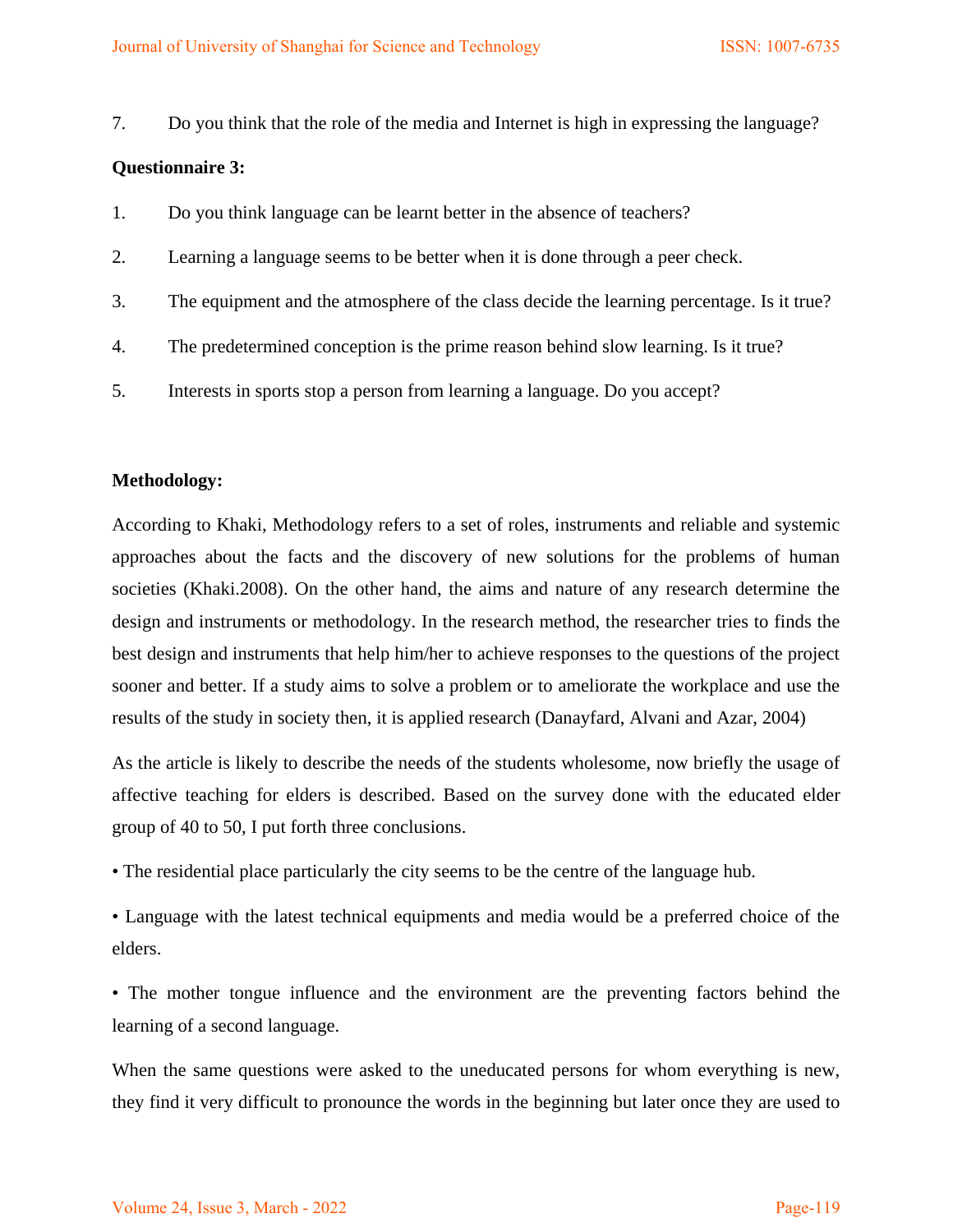a particular set of words, they are very eager in knowing the meaning of the words and they try to play with those words by using them often in many places with many people and so for them whether it is English or any other language for that matter, it could be learnt with limitations if it is going to be offered in their working atmosphere as an essential way of communication. From this, three possible conclusions can be made.

- Survival is the basis for language learning.
- Unconscious usage of words would add essence to one"s language learning in the beginning.
- Listening and repetition would escalate a person on the ladder of second language learning.

## **Literature Review:**

 Oxford (1990 p.163) delineated three types of affective strategies known as anxiety reduction, self-encouragement and monitoring emotions. Though the traditional method of teaching insists on theory or lecture-based classes, it is believed in today"s scenario that the use of humour, comparing the topics with the present situation which is known to the listener, storytelling, usage of pictures, graphs etc are few ways to catch the listeners attention. Though the student needs to take some steps on his own, he hesitates to do so due to the mind block but soon he too will be ready to break the ice and be prepared to make self-talk and all other oral risk-taking.

So effective teaching is essential to bring the student's attention inside the classroom. If at all, you want the student to be engaged in the classroom activities, his conscious mind and emotive heart must unite together. Voluntary listening usually enhances learning. Emotions are the fundamentals for attitude and it is through positive attitude that one gets motivation and it is this motivation that forms the backbone of learning. So if affective teaching is done, there is a lot of scope for autonomous learning and collective learning. If at all a teacher wants to improve the language capacity of a slow learner, he has to switch over to affective teaching rather than traditional teaching. In the words of Smith and Ragan (1999), " any cognitive or psychomotor objective has some affective component to it if at no deeper level than a willingness to sufficiently interact with learning resources to achieve the learning" (p.250).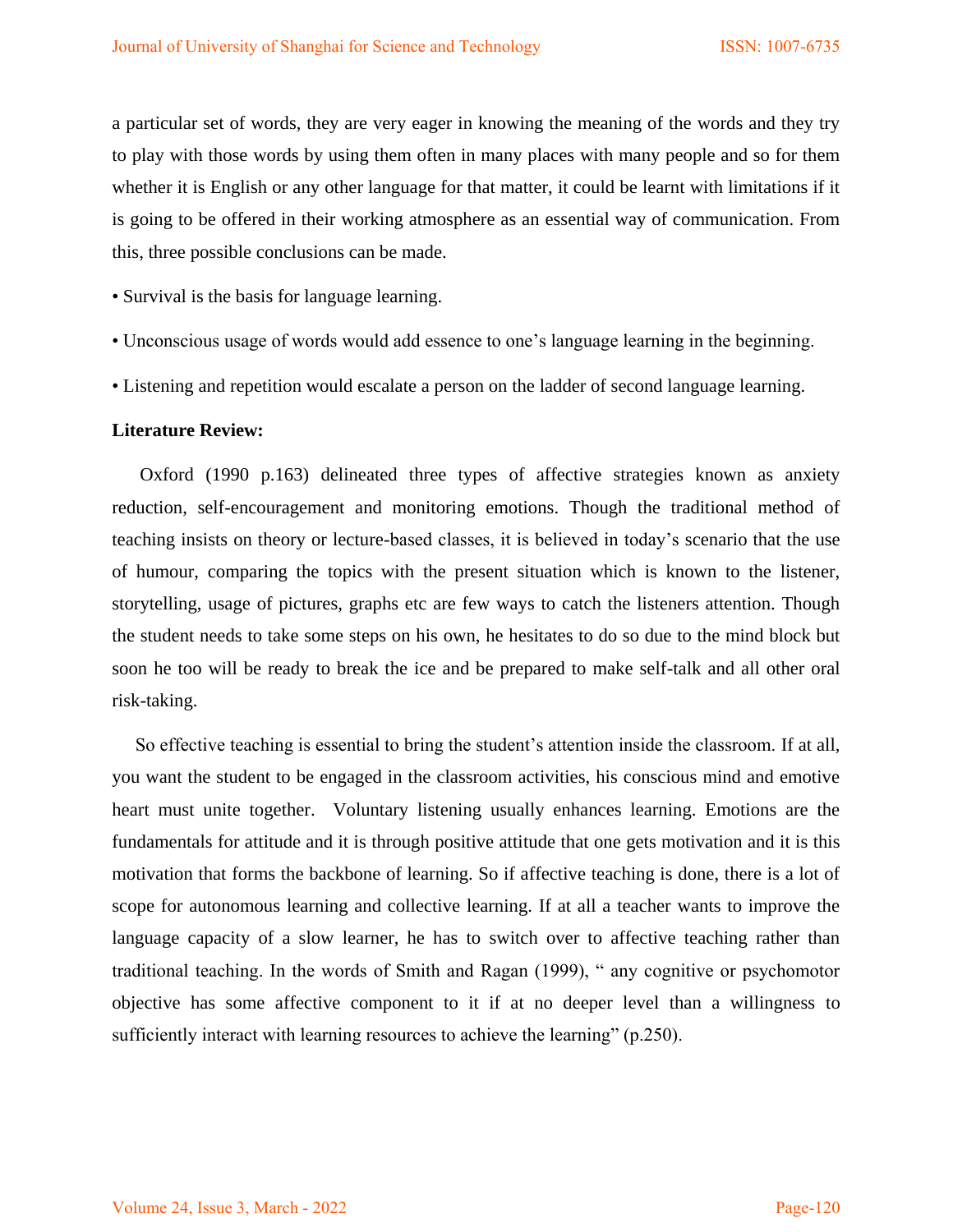The traditional teachers argue that the discipline and decorum of the classroom will be affected if lots of importance is given to affective elements and not only that the affective and cognitive domains (Martin & Briggs, 1986) are interrelated and so it is not essential to give undue importance to the affective domain.

 Though they are partially true, the self-esteem of a person could be improved only when there is emotional stability and if there is enough esteem; language will automatically fall on his way. Not only that, voice modulation, the volume of voice, small acceptance and appreciation would enhance the receptive students and could create faith in him and hence there is a huge chance for them to relish and understand what they do instead of factual learning. So, there are numerous chances for slow learners and people from rural backgrounds to communicate in a second language effectively. In the words of Llewellyn and Cahoon (1965): Learning is more encompassing; it includes not only factual content but the pupil's positive feelings about what is learned. It seems, moreover, that the affective element, such as the learner"s delight with what he is doing; actually establish the basis for meaningful and autonomous learning. (p.471).

#### **Theories and beliefs:**

Although the cognitive and affective domains interact significantly in instruction and learning, any behaviour that has an emotional component lies within the affective domain (Martin & Briggs, 1986). So it is important to promote emotional literacy and self-esteem to enable slow learners to open the line of communication with their teachers and peers.

When the teacher makes decisions with the students about the content, assignments, deadlines, class tests, and future learning, they feel empowered and it makes the whole process more democratic.

Cognitive and metacognitive teaching enhances teaching further and hence many effective learning methodologies have been created but still, apathy and lack of motivation seem to be major challenges of cognitive teaching and so effective teaching seems to be a distant dream for it.

To create effective learning, to analyze and understand the basic psychological needs of the students, affective teaching is essential. In other words, traditional teaching must broaden its ways and must be flexible and creative to face the novel situations in second language teaching.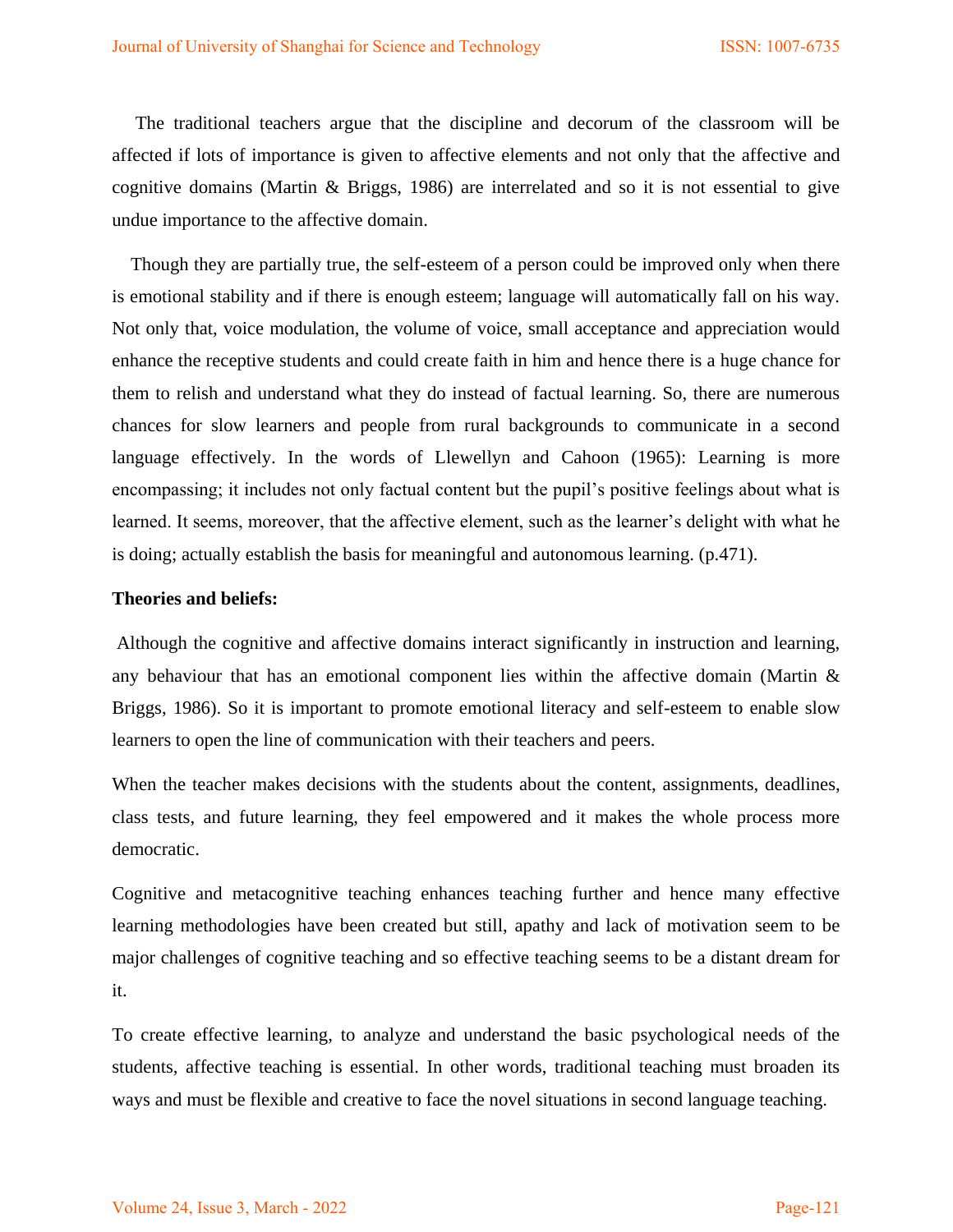As the psycho-educational literature is developing fast, it is unavoidable for a second language teacher to erase her limitedness and to extend the scope of teaching further by discovering en number of ways to teach the second language and affective teaching will be the primary stone in the path of that untrodden path.

| S.no             | and<br><b>Categories</b> | <b>Persons and works</b>             | <b>Happenings and reality</b>       |
|------------------|--------------------------|--------------------------------------|-------------------------------------|
|                  | themes                   |                                      |                                     |
| 1.               | <b>Teachers</b>          | Language teachers                    | The situation is challenging, must  |
|                  |                          |                                      | implement new methods.              |
| 2.               | Learners                 | Second language learners             | Rural learners, mediocre students   |
| 3.               | Spoken language          | Speaking skills                      | Lacking                             |
| $\overline{4}$ . | Written language         | Less writing skills                  | Moderate                            |
| 5.               | Methodology              | translation<br>and<br><b>Grammar</b> | Could be changed as per the need of |
|                  |                          | lecture-based teaching               | the hour.                           |
| 6.               | Curriculum               | classical<br>Grammar<br>and          | Well known stories                  |
|                  |                          | stories                              |                                     |
| 7.               | Results                  | The learning level                   | Seem to be less and new methods     |
|                  |                          |                                      | could be implemented.               |

# **Analysis:**

1. It is learned that second language learners have one problem in common and that is hesitation and they are not ready to come up with the right answers as they do strongly believe that they will commit a mistake.

2. The school children feel that parents and the socio-cultural background play a major role in the life of a second language learner. The higher secondary students think that the peer group forms the fundamental of a students' learning.

3. More than teacher-student learning, peer learning or senior-junior learning is preferred as it is not authoritative but flexible.

4. Apathy and boredom could be removed by involving even the mediocre, less interested students and this could be the first step for effective learning.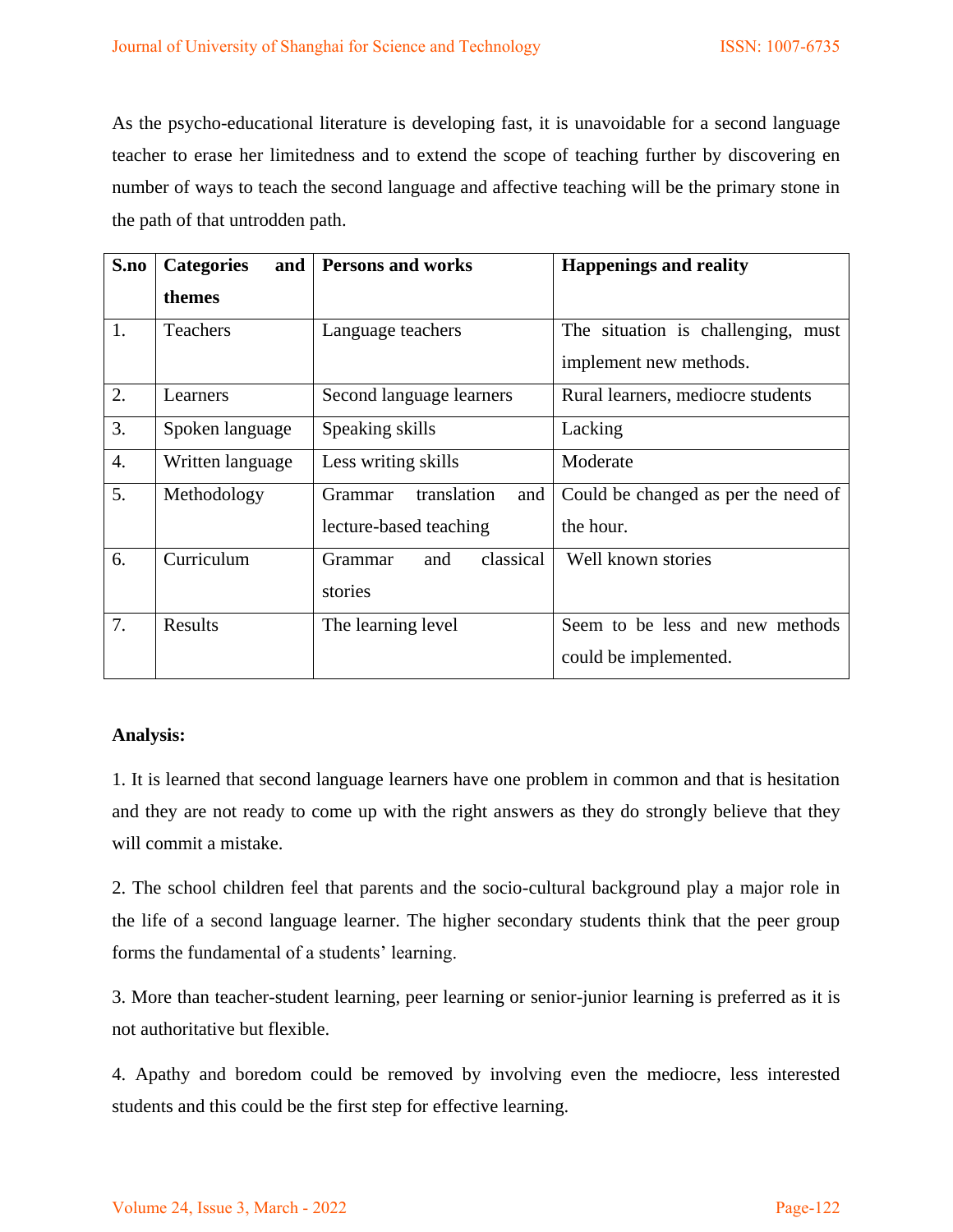5. The tone, modulations in voice, a nod and acceptance will escalate a less interested student in the ladder of success.

6. Cognitive and Metacognitive methods provides learning for brighter students.

7. Pupil can learn a few subjects better with the traditional methods but not all the subjects.

8. Effective learning comes through affective teaching which is mixed with cognitive and Metacognitive methods.

#### **Conclusion:**

Affective learning could be enhanced unconsciously more than consciously because when people tend to listen to a word or song in the media, they try to reproduce and in the same way effective teaching reaches the mind of the students without much difficulty. I want to give a simple example to prove my statement and that is, nowadays, the personality developing centres seem to have been increasing and people try to go there sometimes to know as to how to speak in a foreign language effectively either alone or in front of a crowd. There, the learner has been motivated first and he has been given an assurance card that the teachers and his friends will not nullify him even if he commits a blunder mistake and so the untouched pride acts as stimuli for his second language learning. There is a gap between the learner and the traditional second language teacher and the teacher all the time tries to create an impression of awe in the mind of the student and convince him indirectly that the teacher knows the language better and thus tries to prove that language is the privilege of few persons and it is not easy for every tom, dick and harry to master it. If this myth has been broken, if language learning is not going to be a nightmare, if it is simplified, if there is enough respect for the learner, unconscious learning then SL learning will be an easy one and this is possible only through affective teaching. During the teacher training session, there should be a test on Emotional Intelligence so that under any circumstances the teacher will not lose her/his temper. Since it is a media and communication era, EI could be part of the syllabus if not for all at least for rural second language learners. So, effective SL learning is possible through affective teaching.